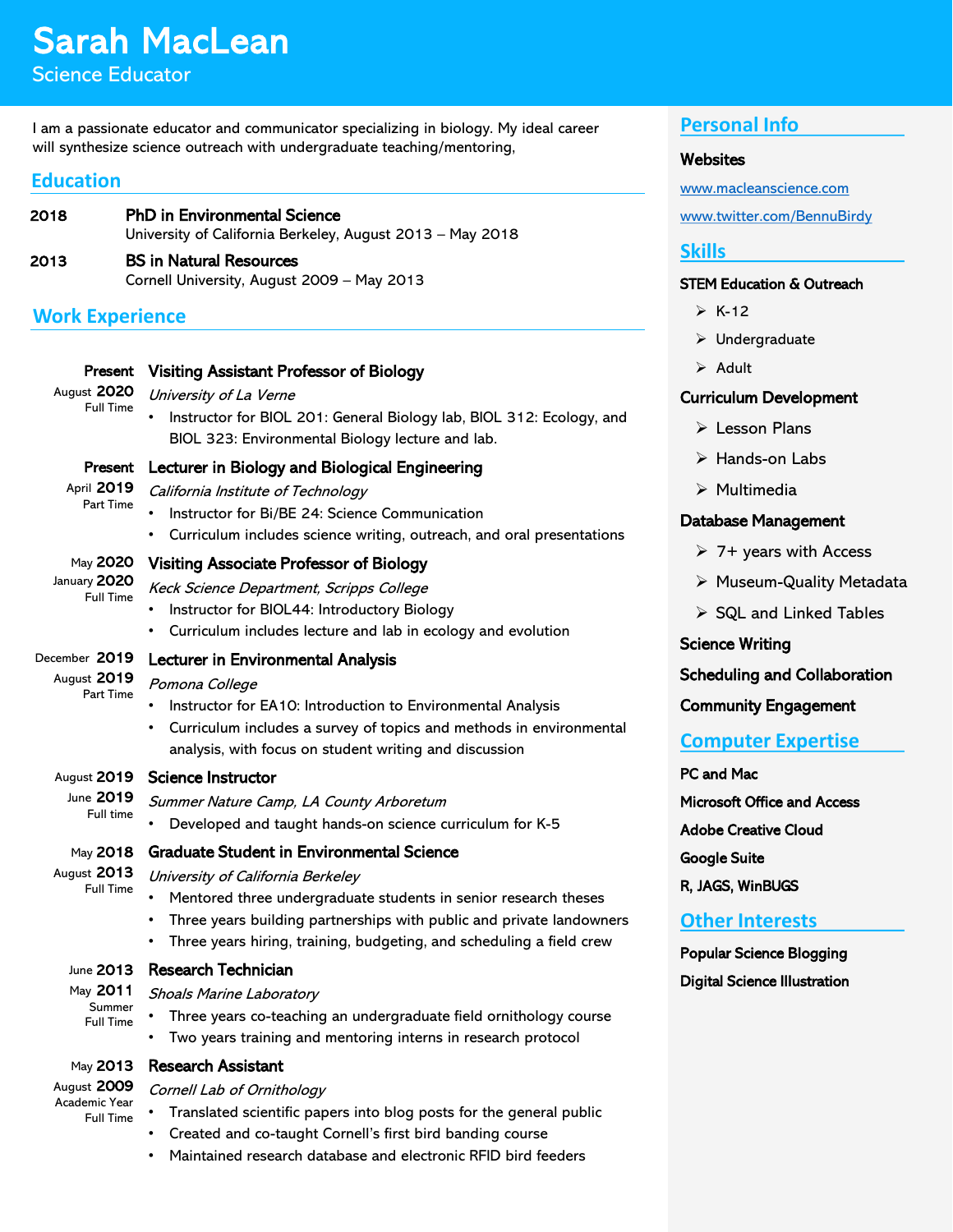|                        | <b>STEM Outreach Experience</b>                                                                                                                                                                                                                                     |                             |
|------------------------|---------------------------------------------------------------------------------------------------------------------------------------------------------------------------------------------------------------------------------------------------------------------|-----------------------------|
|                        | <b>Bird Sugar Cookies</b><br>Life-size Paper Eagle                                                                                                                                                                                                                  | <b>Science Illustration</b> |
| Present<br>August 2017 | <b>Freelance Scientific Illustrator</b><br>Bennu Birdy Art, www.bennubirdy.com<br>Website design and management<br>٠                                                                                                                                                |                             |
|                        | Personal Twitter with 1800+ followers and a history of two internet-<br>viral science comics. https://imgur.com/gallery/1xm5TW5<br>• Commissioned by entities including Denali National Park, the American<br>Bird Conservancy, and the Cornell Lab of Ornithology. |                             |
| Present                | <b>Science Blogger</b>                                                                                                                                                                                                                                              |                             |
| May 2011               | Bird on the Move, www.birdonthemove.com<br>Five summers writing about my experiences in field research<br>Three years baking scientifically-accurate bird sugar cookies (255<br>species and counting)                                                               |                             |
| June 2017              | <b>Volunteer Docent</b>                                                                                                                                                                                                                                             |                             |
| August 2013            | <b>UC Berkeley Botanical Garden</b><br>100+ hours of interpretive tours for K-12, undergraduate, and adults<br>Designed and led a monthly bird walk, including 40+ hours of tours<br>Developed and trained docents for two Migratory Bird Day programs<br>$\bullet$ |                             |
| July 2013              | Photographer                                                                                                                                                                                                                                                        |                             |
| May 2013               | <b>Shoals Marine Laboratory</b><br>Took photos and videos to promote science at the marine laboratory<br>Filmed and edited three promotional videos, featured on Cornell Cast                                                                                       |                             |
| May 2013               | <b>Educator and Student Supervisor</b>                                                                                                                                                                                                                              |                             |
| August 2010            | Cornell Raptor Program                                                                                                                                                                                                                                              |                             |
|                        | Three years as an education team member, transporting and                                                                                                                                                                                                           |                             |
|                        | presenting live raptors to local schools and community groups<br>Trained and supervised over 50 undergraduate volunteers                                                                                                                                            |                             |
| <b>July 2012</b>       | <b>Volunteer Field Assistant</b>                                                                                                                                                                                                                                    |                             |
| June 2012              | USFWS Steller's Eider Project, Barrow, AK                                                                                                                                                                                                                           |                             |
|                        | Worked alongside high school students from the native Inupiat<br>community to build conservation partnerships                                                                                                                                                       |                             |
| December 2013          | <b>Educator</b>                                                                                                                                                                                                                                                     |                             |
| August 2013            | Cornell Naturalist Outreach Practicum                                                                                                                                                                                                                               |                             |
|                        | Developed materials and curriculum for an inquiry-based biology<br>٠                                                                                                                                                                                                |                             |
|                        | lesson and presented it to local elementary school classes<br>Wrote and narrated a STEM video on bird adaptations that won 3rd<br>$\bullet$                                                                                                                         |                             |
|                        | place in the 2014 Animal Behavior Society Film Festival                                                                                                                                                                                                             |                             |
| May 2013               | <b>Educator</b>                                                                                                                                                                                                                                                     |                             |
| August 2009            | Cornell Lab of Ornithology                                                                                                                                                                                                                                          |                             |
|                        | Migration Celebration, leader for public bird banding demonstration<br>Independently trained/mentored undergraduates in field techniques                                                                                                                            |                             |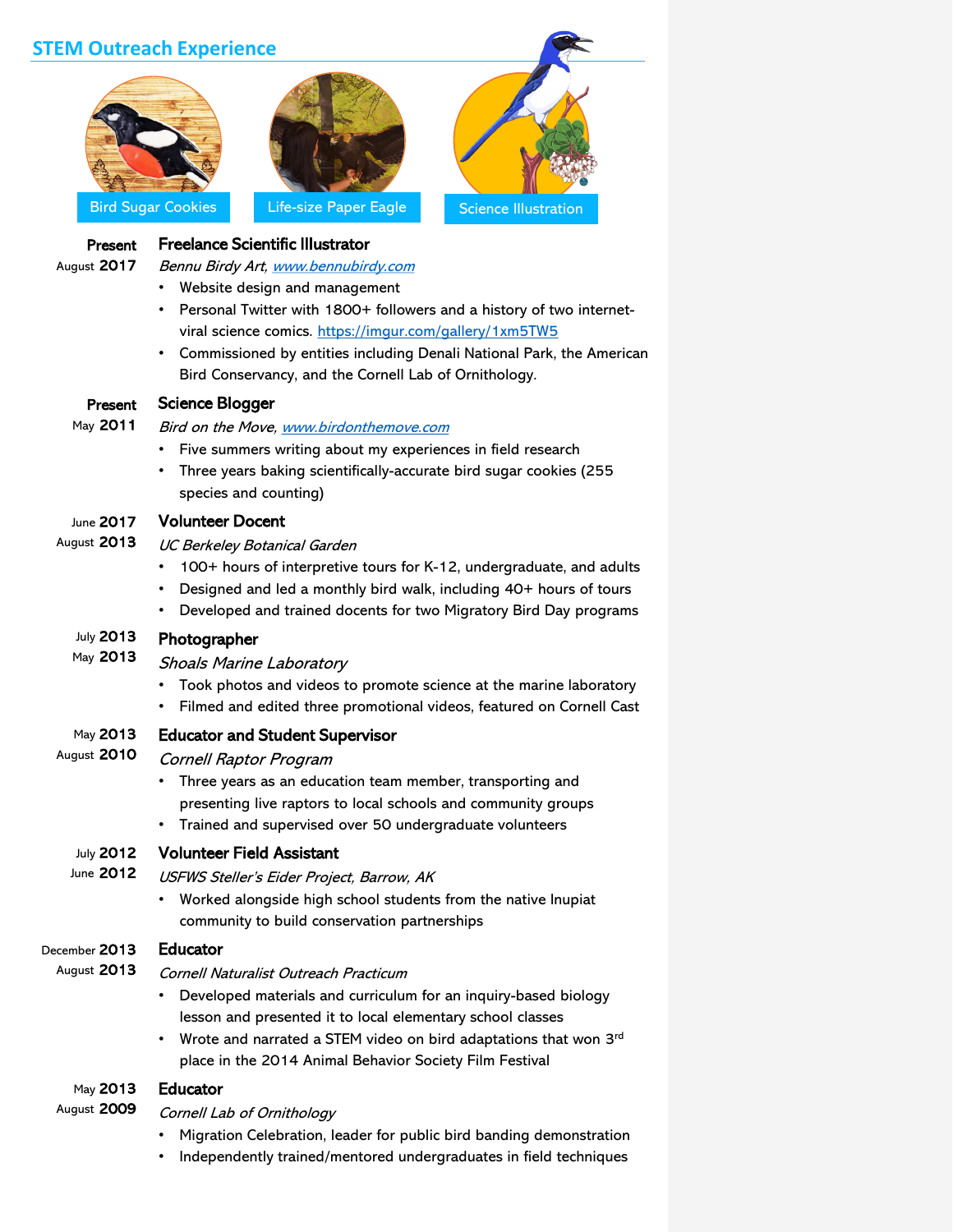## **Conferences and Invited Seminars**

- Wildlife Fisheries, and Conservation Seminar, UC Berkeley, California 2018
- American Ornithological Society Conference, Lansing, Michigan 2017
- UC Berkeley Botanical Garden Seminar, Berkeley, California 2017
- American Geophysical Union Conference, San Francisco, California 2016
- North American Ornithological Conference, Washington, D.C. 2016
- American Ornithologists' Union Conference, Norman, Oklahoma 2015
- American Ornithologists' Union Conference, Estes Park, Colorado 2014
- Monday Night Seminar, Cornell Lab of Ornithology, Ithaca, New York 2012
- North American Ornithological Conference, Vancouver, Canada 2013

# **Grants and Fellowships**

| 2016 | National Geographic, Explorer's Grant                                | \$20,000 |
|------|----------------------------------------------------------------------|----------|
| 2016 | American Museum of Natural History, Chapman Grant                    | \$2,000  |
| 2015 | National Science Foundation, Doctoral Dissertation Improvement Grant | \$20,000 |
| 2015 | UC Berkeley Museum of Vertebrate Zoology, Karl Koford Fund           | \$2,000  |
| 2015 | Wilson Ornithological Society, Research Grant                        | \$2,000  |
| 2015 | American Ornithologists' Union, Research Grant                       | \$3,000  |
| 2014 | National Science Foundation, Graduate Research Fellowship            | \$96,000 |
| 2013 | UC Berkeley, Chancellor's Fellowship                                 | \$57,000 |

# **Popular Science Writing and Videos**

| $2017 -$ Present | <b>Science Baking Blog</b>                                    | www.birdonthemove.com/baking                                               |
|------------------|---------------------------------------------------------------|----------------------------------------------------------------------------|
| $2017 -$ Present | <b>Birds of North America Illustrated</b>                     | www.twitter.com/BennuBlrdy                                                 |
| 2017             | Video: Total Solar Eclipse                                    | youtu.be/26ZAFufFnaU                                                       |
| $2011 - 2016$    | Research Blog                                                 | www.birdonthemove.com/research                                             |
| 2013             | Video: Shoals Is                                              | www.cornell.edu/video/shoals-is                                            |
| 2013             | Video: Learning at Shoals                                     | www.cornell.edu/video/learning-at-shoals                                   |
| 2013             | Video: A Day in the Life of a Shoals Gull Intern              | www.cornell.edu/video/a-day-in-the-life-of-a-shoals-gull-intern            |
| 2013             | Video: Bird Feeding Adaptations                               | youtu.be/IFZ8NMBDCJw                                                       |
| 2012             | An Artist Among Falconers, BirdScope Magazine                 | www.allaboutbirds.org/news/an-artist-among-falconers                       |
| 2011             | Battling Squirrels to Collect Feeder Data, BirdScope Magazine | www.allaboutbirds.org/news/battling-squirrels-to-collect-<br>feeder-data// |

## **Awards and Honors**

| 2013 SUNY Chancellor's Award for Student Excellence                                         |
|---------------------------------------------------------------------------------------------|
| 2012 Nancy Klamm Undergraduate Presentation Award, North American Ornithological Conference |
| 2010 Henry E. and Nancy H. Bartels Scholarship, Cornell University                          |

Hunter R. Rawlings III Presidential Research Scholarship, Cornell University 2009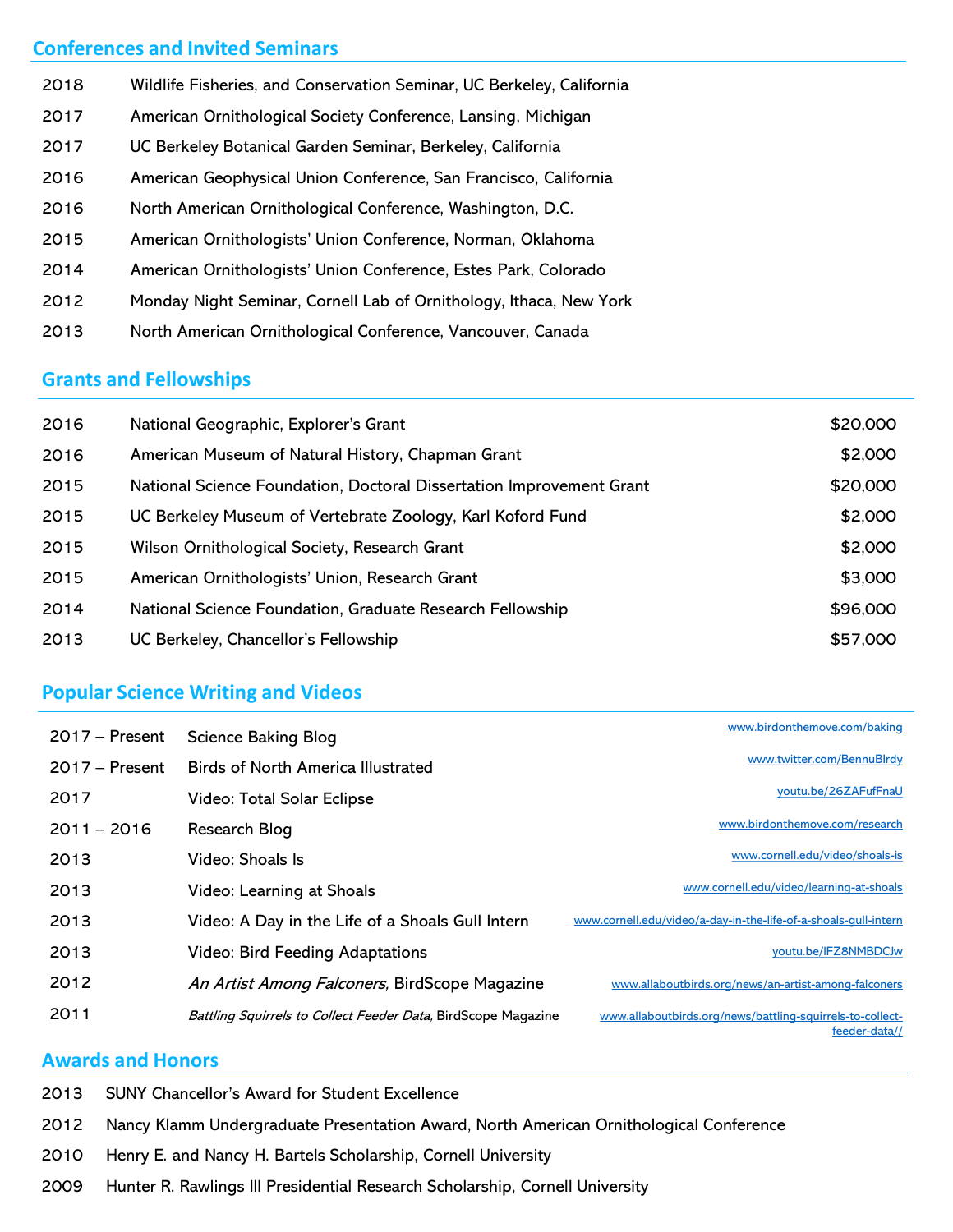| <b>2020 Fall</b>                                              | Environmental Biology (BIOL 312), Visiting Assistant Professor<br>University of La Verne                                                                                                                                                                                                                                                           |
|---------------------------------------------------------------|----------------------------------------------------------------------------------------------------------------------------------------------------------------------------------------------------------------------------------------------------------------------------------------------------------------------------------------------------|
|                                                               | • Description: Using an interdisciplinary lens and critical thinking/writing skills, students examine current<br>environmental issues including natural resource management, climate change, and conservation biology.                                                                                                                             |
| <b>2020 Fall</b>                                              | Ecology (BIOL 323), Visiting Assistant Professor<br>University of La Verne<br>• Description: This course examines biotic (living) and abiotic (nonliving) elements that influence the                                                                                                                                                              |
| <b>2020 Fall</b>                                              | distribution and abundance of organisms, moving from scales of individuals to global systems.<br>General Biology Lab (BIOL 201), Visiting Assistant Professor<br>University of La Verne                                                                                                                                                            |
|                                                               | • Description: Lab provides hands-on exploration of ecological interactions, anatomy/physiology, animal<br>diversity, and hypothesis testing.                                                                                                                                                                                                      |
| 2020 Spring                                                   | Introductory Biology Lecture and Lab (BIOL 44), Visiting Associate Professor<br>Keck Science Department of the Scripps, Pitzer, and Claremont McKenna College Consortium<br>• Description: Structure, function, and evolution of plant and animal forms, physiology of plant and animal<br>systems, and principles of ecology.                     |
| 2021 Winter<br>2020 Spring<br><b>2019 Fall</b><br>2019 Spring | Scientific Communication for Biologists and Bioengineers (Bi/BE 24), Lecturer                                                                                                                                                                                                                                                                      |
|                                                               | California Institute of Technology<br>• Description: This course offers instruction and practice in writing and speaking relevant to professional<br>biological scientists and engineers working in research, teaching, and/or medical careers.                                                                                                    |
| <b>2019 Fall</b>                                              | Introduction to Environmental Analysis (EA 10), Lecturer                                                                                                                                                                                                                                                                                           |
|                                                               | Pomona College<br>Description: Examines the history of environmental change over the past century, the environmental<br>ramifications of economic and technological lifestyles, and the need to evaluate arguments critically.                                                                                                                     |
| <b>2015 Fall</b>                                              | Principles of Conservation Biology (ESPM c103), Graduate Student Instructor<br>University of California Berkeley                                                                                                                                                                                                                                   |
|                                                               | Description: Examines factors that affect the creation, destruction, and distribution of biological diversity<br>at the level of the gene, species, and ecosystem. Explores tools and management options derived from<br>ecology and evolutionary biology that can recover or prevent the loss of biological diversity.                            |
| 2013 Spring                                                   | Field Methods in Bird Banding (NTRES 2300), Founder and Undergraduate Co-Instructor                                                                                                                                                                                                                                                                |
| 2012 Spring                                                   | <b>Cornell University</b><br>Description: Students gain experience with techniques employed to safely capture, handle, mark, and<br>track wild birds for scientific research. The course also includes a classroom component where we<br>explore the legal and ethical implications of handling wildlife.                                          |
| 2013 Summer                                                   | Field Ornithology (BIOSM 3740), Undergraduate Co-Instructor                                                                                                                                                                                                                                                                                        |
| 2012 Summer<br>2011 Summer                                    | Description: Explore the diverse and abundant seabirds and migratory songbirds of the Isles of Shoals as<br>you gain an understanding of avian ecology, anatomy, physiology, and behavior.                                                                                                                                                         |
| <b>2012 Fall</b>                                              | Applied Population Ecology (NTRES 3100), Undergraduate Teaching Assistant                                                                                                                                                                                                                                                                          |
| <b>2011 Fall</b>                                              | <b>Cornell University</b><br>Description: In-depth analysis of the ecological factors influencing the natural fluctuation and regulation<br>of animal population numbers. Develops models of single- and multi-species population dynamics.<br>Significant emphasis is placed on application to conservation and management Computer evercises are |

Significant emphasis is placed on application to conservation and management. Computer exercises are used to reinforce concepts presented in lecture.